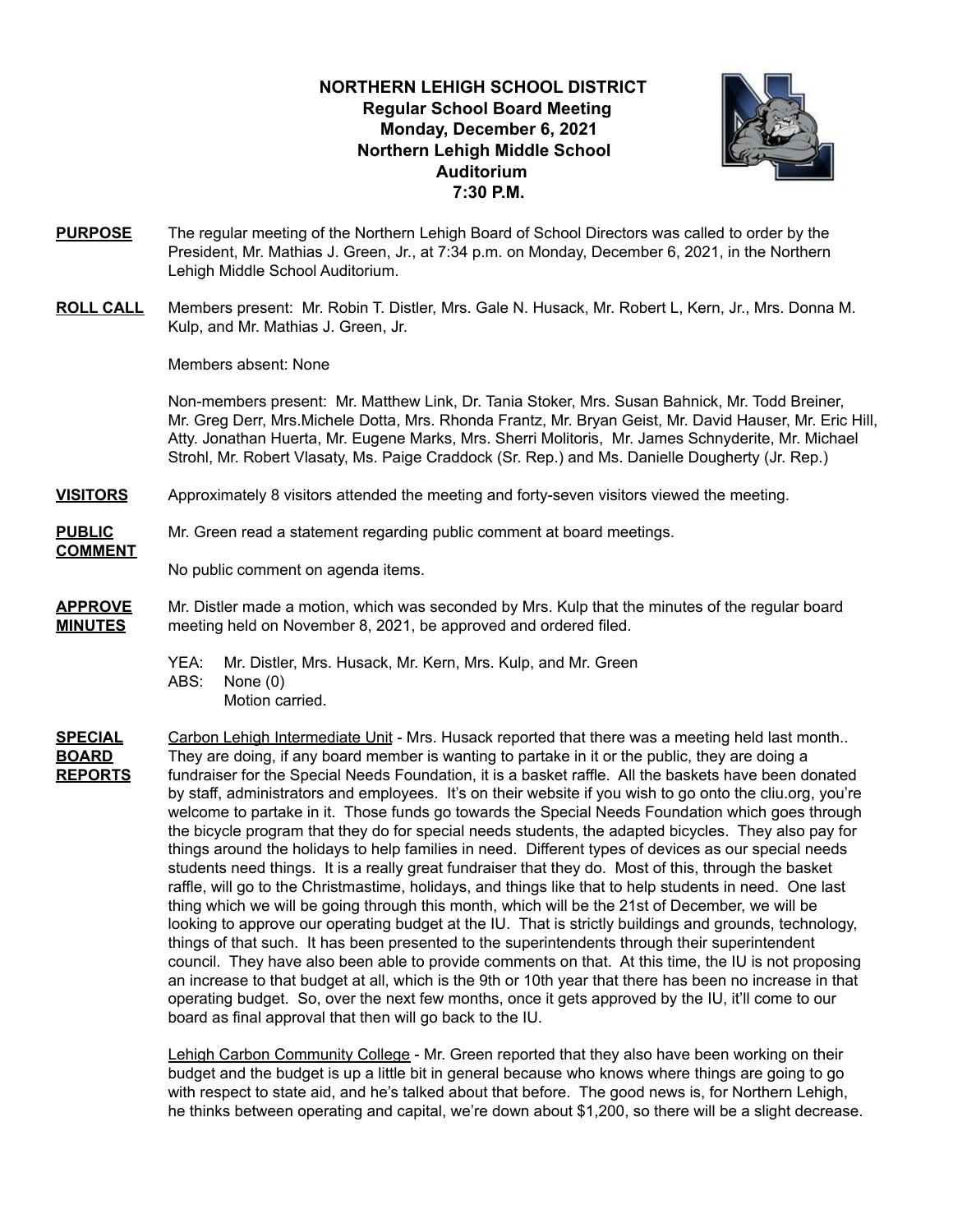# (**cont.**)

**SPECIAL** Mr. Green commented that we do not currently have a representative to LCTI. He does know what **BOARD** we need to do on that but he's asking the board to hold off on doing anything at least for a short **REPORTS** period of time until we know where this whole thing is going to go.

> Student Representatives to the Board Report - Ms. Paige Craddock reported that the National Honor Society induction was on November 17 and held in the high school auditorium. Powderpuff was held at the stadium on Thursday, November 18. Sophomores played the seniors and freshman played the juniors. Each class represented a branch in the military and veterans were granted free admission to the event. It was very nice. The branches came and they talked about it with the class. Students took the PSS survey on Friday, November 19, in homeroom. The goal of this survey was to gather ideas for school improvement and obtain student feedback. NL Scholars is a new program for the high school and anyone is able to join and learn for colleges and careers. Along with this, the scholars are mentored by college students and are looking to mentor middle school students to prepare them for high school. Scholars also visited LCCC on November 22. Their next visit is to Lehigh University in early February. On Tuesday, November 23, positive behavior support assemblies were held in the auditorium. They explained the essential skills for students and it's basically just to replace everything with the Keystones because code was crazy. We got to do fun little activities. It was a fun experience. On December 21, the student council is having their elementary day, which we were not able to do last year. She's super excited. They go in and help teachers and get to hang out with the kids.

> Ms. Danielle Dougherty reported that the football team paraded around the elementary school on December 2. They met in the auditorium for a speech afterwards to talk to the sixth graders. It was Coach Tout and some of the seniors. Pictures of them from when they were in elementary school were posted on a bulletin board so they could see how far they have come. Both the students and staff enjoyed this. My sister is in third grade and she got to make a little poster. Breakfast with Santa was set up the evening of December 3, and the breakfast was held Saturday morning the 4th. Both the student council and national honor society worked this event. There were crafts for the kids. They could see Santa and they could get their breakfast. On January 6, 7, 10, and 11, we will be administering the Keystones from 7 to 9 a.m. at the high school. For those not taking the Keystones, a two-hour delay schedule will happen. Testers will go in at normal time and then go to class after. Winter sports including girls' and boys' basketball and wrestling began on November 17. Indoor track also began its season so they just practice wherever throughout the high school. League games for basketball begin next week. Danielle took a minute to honor the football team who had an excellent season and played their final game of the season on Friday night against Southern Columbia in the state semifinal game at Lehighton. It was a tough loss, but the team exceeded numerous school records throughout the season. A special congrats goes out to all the seniors that played their hearts out this year and made great achievements.

> Mr. Green asked Mr. Geist, for the next school board meeting, to perhaps have a presentation for the football team.

Solicitor's Report - No report.

Assistant Superintendent's Report - No report.

#### Business Manager's Report -No report.

Superintendent's Report - Mr. Link recognized two administrative retirees who have done tremendous work for our school district for quite some time now. First, Mrs. Susan Bahnick. Sue was hired full time on July 1, 2009, as the Food Services Director for Northern Lehigh School District. She obtained her Associate's Degree in Food Services Administration from Erie Community College in 1983 and her Bachelor's Degree in Hotel and Restaurant Management from East Stroudsburg University in 1985. Mrs. Bahnick has done an exceptional job for the district including, and this just scratches the surface here, state food audits, which are a bear, supervising staff, opening day meals for all the professional and support staff, holiday meals and baskets. This evening's meal was next level, so thank you for the work you and your team put into that. As well as, anything that has been asked of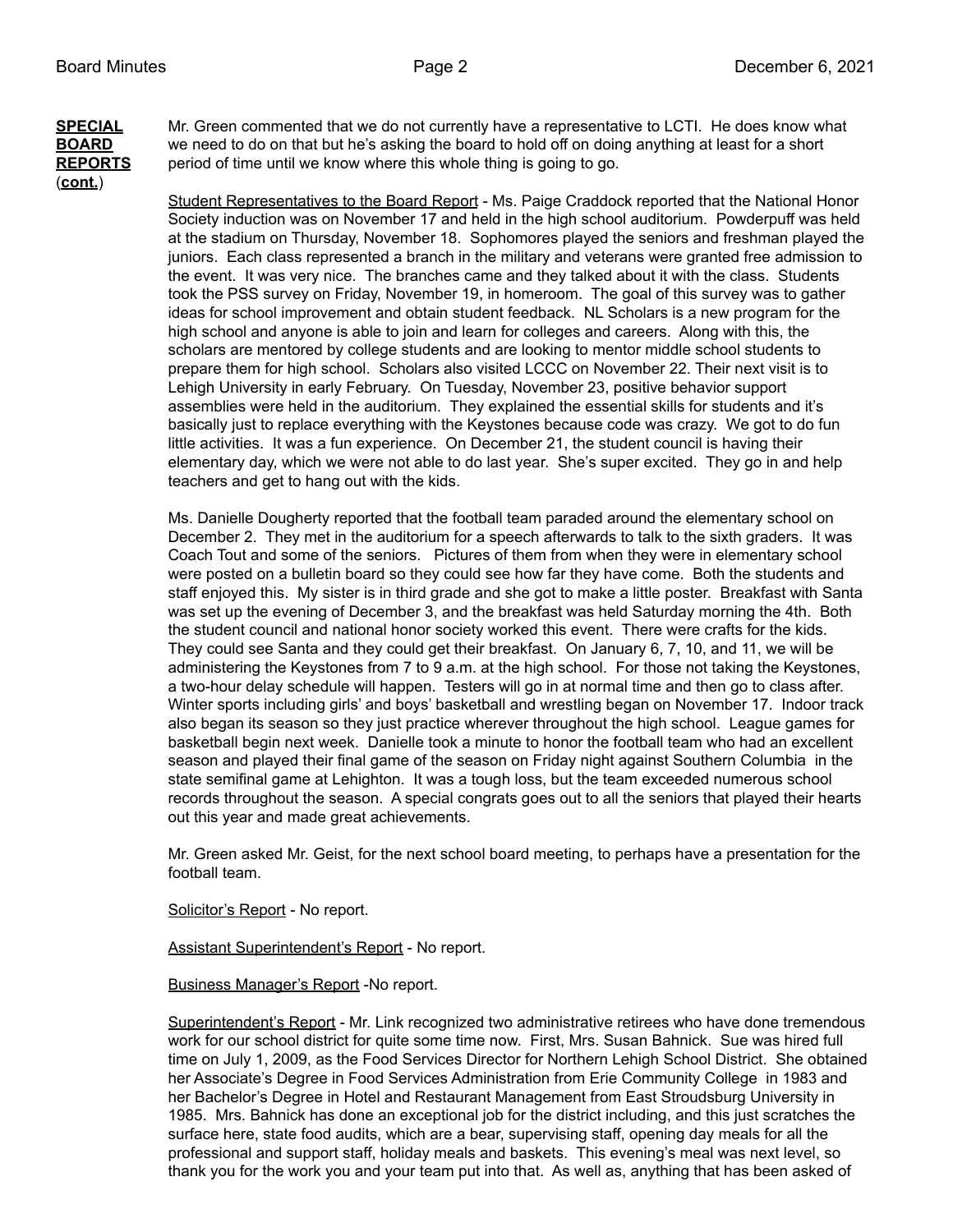**SPECIAL** the Food Services Department. Mrs. Bahnick went above and beyond the last two years during the **BOARD** pandemic. She organized the grab-n-go lunches, dealt with food shortages and deliveries, and **REPORTS** encouraged her staff to stay positive, and to keep the main thing, the main thing, and that is our (**cont.**) students. They did that every single day, including the summer. Mrs. Bahnick will be greatly missed by the district and for her leadership in the Food Services Department. Mrs. Bahnick will be retiring from the district on December 31, 2021, after 12 and a half years of service. It is my sincere hope, Sue, that your retirement years will bring you much joy and fulfillment and you spend more time with your family which I already know she has plans for. On behalf of the Board of Education and the school district will be honoring your request to have your donation sent to the Northern Lehigh Education Foundation as a token of our appreciation for all you have done for the staff and students in this community, best wishes to you. Mr. Link recognized Mrs. Rhonda Frantz who was hired full time on March 15, 1983, as a Bookkeeper II in the administration office. On July 23, 1986, Mrs. Frantz was transferred to the Bookkeeper I position. During her time in the Bookkeeper position, she was contracted to fill in as the Business Manager over two years. On September 12, 2011, Mrs. Frantz was hired as the Co-Director of Business Affairs/Employee Payroll and Benefits. She obtained her Associate's Degree in Business Management from Lehigh County Community College in 1980. Mrs. Frantz has also served the district as a game worker. She has been an integral part of the business office with child accounting, benefits and audits. There's a lot of audits that happen in a school district and it's because of people like Rhonda and Sue that we are always highly successful in our outcomes. And, she has been our "go-to" for Northern Lehigh School District history. If I want to know something about one of the schools that no longer exists in the district or the redistricting, or the merging of the school district, Rhonda's always happy to sit down and have a conversation with me and I'm going to miss those conversations, Rhonda. Mrs. Frantz will be retiring from the district on December 31, 2021, after almost 39 years of service, it's remarkable. It is my sincere hope, Rhonda, that your retirement years will bring you much joy and fulfillment as you spend more time with your family, especially your grandchildren. On behalf of the Board of Education and the school district will be honoring your request to have your donation sent to the Northern Lehigh Education Foundation as a token of our appreciation for all you have done for the staff and students in this community. I wish you nothing but the best. Mrs. Frantz responded from the audience.

> Mr. Link recognized the football team on their tremendous season this school year. I'm looking forward to deeper recognition in January. Mr. Geist, during that time, can you please be sure to highlight all the records that were broken this year. I don't know that I've ever worked in a district where that many records were broken by one team in a single district. So, kudos to the entire team and the coaching staff.

- Executive An executive session was held at 7:00 p.m. at the Middle School Library for the purpose of Session personnel and legal items.
- **PERSONNEL** Mrs. Husack made a motion, which was seconded by Mr. Kern, that the Board of Education approves the following personnel items:

Rescind Rescind the motion appointing Jaqueline Miller, Volunteer Assistant Softball Coach that was approved Appointment at the September 13, 2021 school board meeting.

> Rescind the motion appointing Brianna Schuck, Volunteer Assistant JH Softball Coach that was approved at the September 13, 2021 school board meeting.

Retirement/ Accept the resignation of Jessica Eckroth from her position as Cafeteria/Hall Monitor at Peters Resignation Elementary, effective November 15, 2021.

J. Eckroth

J. Bloch Accept the resignation of Jessica Bloch from her position as a Personal Care Assistant at the high school, effective November 23, 2021.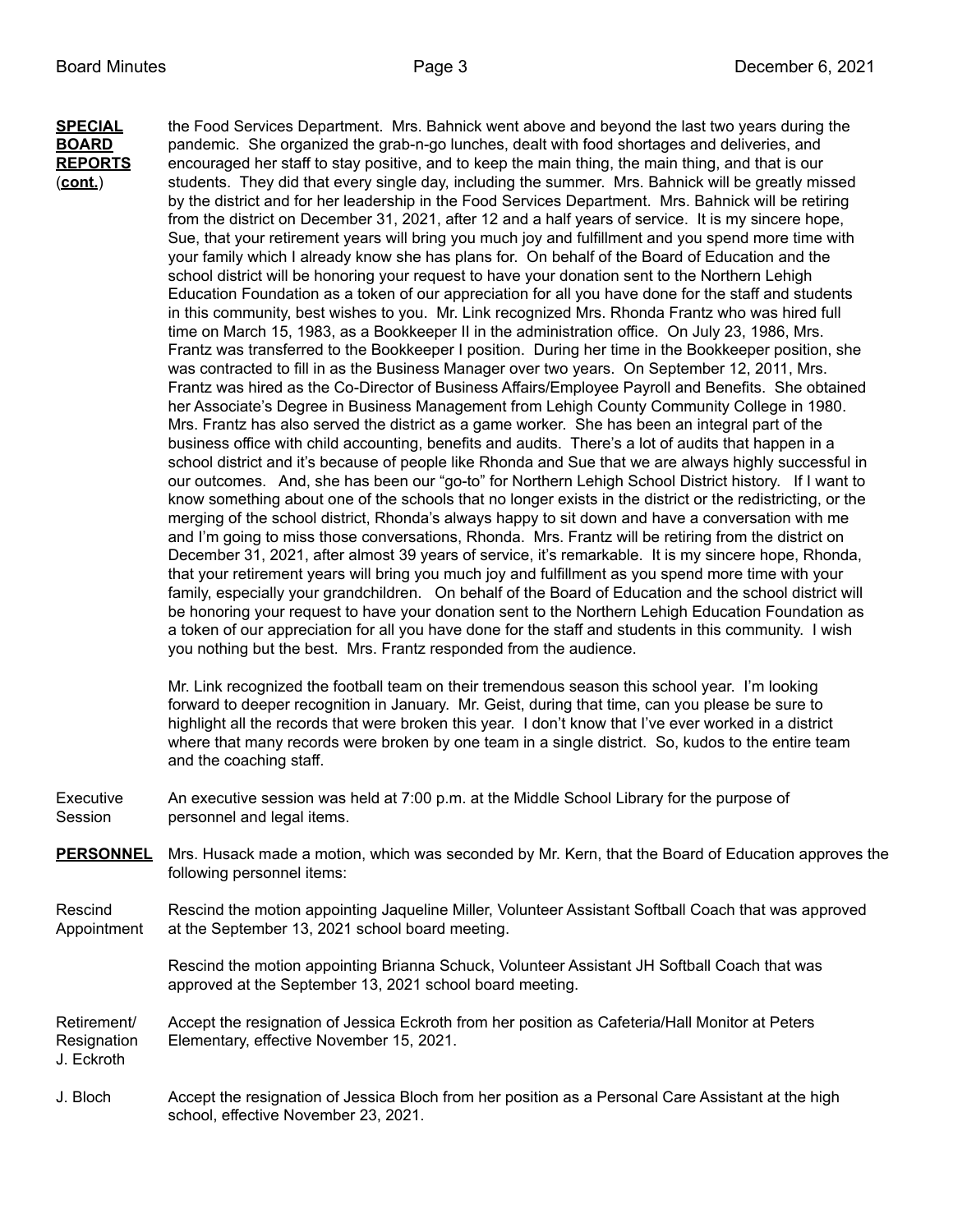| <b>PERSONNEL</b><br><u>(cont.)</u>                                    |                                                                                                                                                                                                                                                                       |
|-----------------------------------------------------------------------|-----------------------------------------------------------------------------------------------------------------------------------------------------------------------------------------------------------------------------------------------------------------------|
| Administrative Tina Beltz<br><b>Transfer</b><br>Non-<br>Instructional | From:<br>Cafeteria/Hall Monitor at the High School<br>Cafeteria/Hall Monitor at the Middle School ESSER Funded<br>Assignment:<br>Salary:<br>No change in salary<br>Effective:<br>November 30, 2021                                                                    |
| Appointment<br>Non-<br>Instructional                                  | Kassandra Beller*<br>ELDP Instructional Paraprofessional ESSER Funded<br>Assignment:<br>Salary:<br>\$15.45/hour<br>Effective:<br>November 22, 2021<br><b>Termination Date:</b><br>End of the 2021-2022 School Year<br>*60 Working Day Probationary Period             |
|                                                                       | Susan Yesik* **<br>Cook's Helper - Middle School<br>Assignment:<br>Salary:<br>\$13.50/hour<br>Effective:<br>November 10, 2021<br>*60 Working Day Probationary Period<br>**Pending Verification of Missing Personnel File Items                                        |
|                                                                       | Timothy McKay* **<br>Assignment:<br>Custodian<br>\$16.21/hour<br>Salary:<br>Effective:<br>December 7, 2021<br>*60 Working Day Probationary Period<br>** Pending Verification of Missing Personnel File Items                                                          |
|                                                                       | Skye March* **<br>Instructional Paraprofessional - Personal Care Assistant<br>Assignment:<br>\$15.45/hour<br>Salary:<br>Effective:<br>On or about December 13, 2021<br>*60 Working Day Probationary Period<br>** Pending Verification of Missing Personnel File Items |
|                                                                       | Megan Frantz* **<br>Instructional Paraprofessional<br>Assignment:<br>Salary:<br>\$15.45/hour<br>Effective:<br>On or about December 13, 2021<br>*60 Working Day Probationary Period<br>**Pending Verification of Missing Personnel File Items                          |
|                                                                       | Brenda Rudolph*<br>Assignment:<br>Cafeteria/Hall Monitor Peters Elementary<br>\$13.87/hour<br>Salary:<br>Effective:<br>November 15, 2021<br>*60 Working Day Probationary Period                                                                                       |
|                                                                       | Brittany Tremper* **<br>Assignment:<br>Cafeteria/Hall Monitor Peters Elementary<br>\$13.87/hour<br>Salary:<br>Effective:<br>On or about December 13, 2021<br>*60 Working Day Probationary Period<br>** Pending Verification of Missing Personnel File Items           |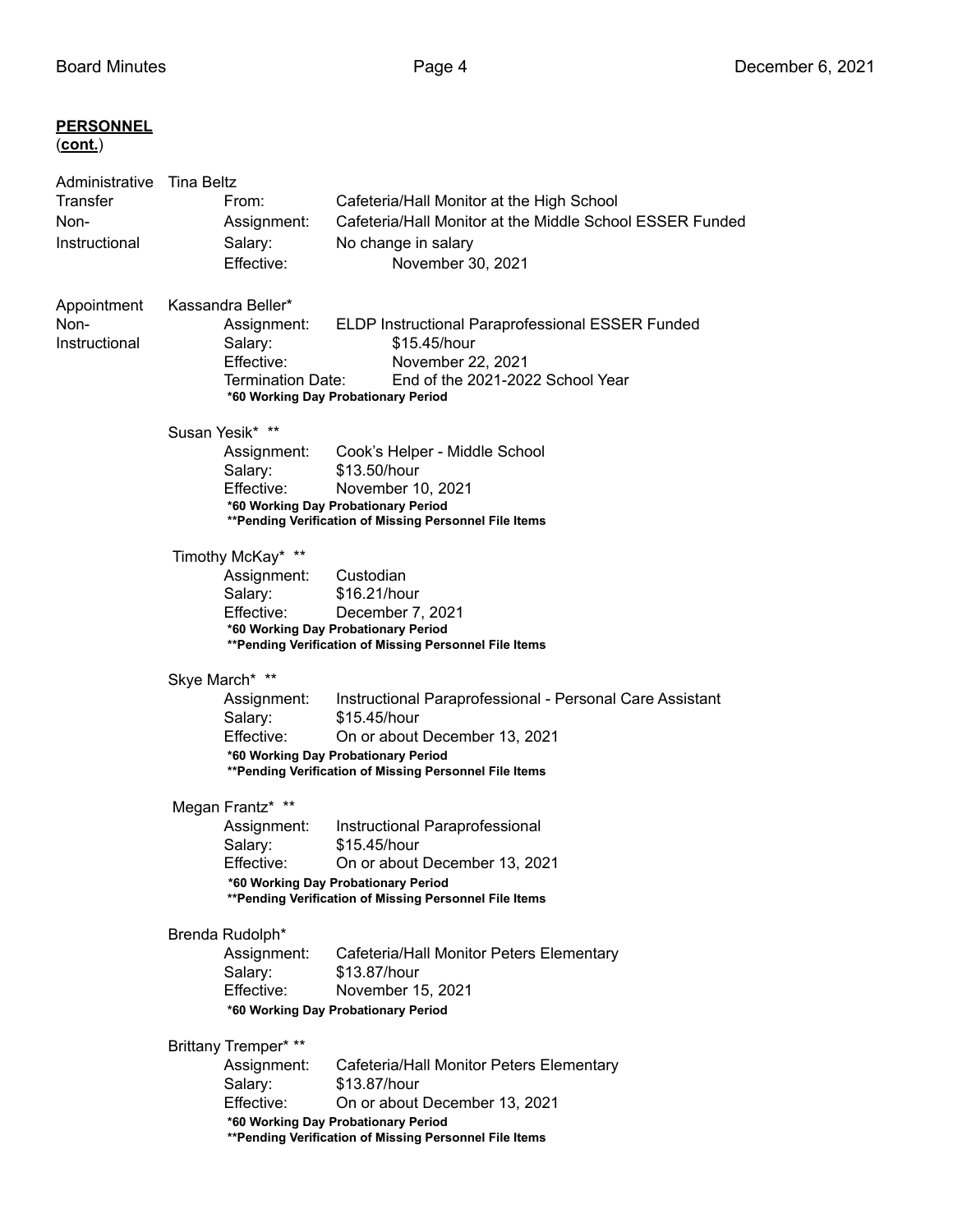| <b>PERSONNEL</b><br>$(cont.)$              |                                                                                                                                                                                                                                                                                                                                                 | Yazlynn Miller* **<br>Assignment:<br>Salary:<br>Effective:                                                                                                                                                            | Cafeteria/Hall Monitor High School<br>\$13.87/hour<br>On or about December 13, 2021<br>*60 Working Day Probationary Period<br>** Pending Verification of Missing Personnel File Items |                  |  |  |
|--------------------------------------------|-------------------------------------------------------------------------------------------------------------------------------------------------------------------------------------------------------------------------------------------------------------------------------------------------------------------------------------------------|-----------------------------------------------------------------------------------------------------------------------------------------------------------------------------------------------------------------------|---------------------------------------------------------------------------------------------------------------------------------------------------------------------------------------|------------------|--|--|
| Co-Curricular<br>Appointments<br>2021-2022 | Michael Bauer                                                                                                                                                                                                                                                                                                                                   | <b>Bradford Jones</b>                                                                                                                                                                                                 | Assistant Boys' Basketball Coach (MS)<br>Assistant Girls' Basketball Coach (MS)                                                                                                       | \$5034<br>\$5034 |  |  |
| Co-Curricular<br>Volunteers<br>2021-2022   |                                                                                                                                                                                                                                                                                                                                                 | Dylan Hofmann<br><b>Wrestling Coach</b><br>Allison Chruscial<br><b>Assistant Softball Coach</b>                                                                                                                       |                                                                                                                                                                                       |                  |  |  |
| Substitutes<br>Instructional               | Motion to appointment the following substitute teachers for the 2021-2022 school year at the<br>2021-2022 substitute teacher rates as approved on the Supplemental Personnel Salary Schedule:                                                                                                                                                   |                                                                                                                                                                                                                       |                                                                                                                                                                                       |                  |  |  |
|                                            |                                                                                                                                                                                                                                                                                                                                                 |                                                                                                                                                                                                                       | Laurissa Rex* - Emergency Certification<br>Kathryn Burlett - Music K-12 & Reading Specialist<br>*Pending Verification of Missing Personnel File Items                                 |                  |  |  |
| Non-<br>Instructional                      |                                                                                                                                                                                                                                                                                                                                                 | Motion to approve the appointment of the following individual as substitute custodian for the 2021-2022<br>school year at the 2021-2022 substitute rate as approved on the Supplemental Personnel Salary<br>Schedule: |                                                                                                                                                                                       |                  |  |  |
|                                            |                                                                                                                                                                                                                                                                                                                                                 | Sara Duncan                                                                                                                                                                                                           |                                                                                                                                                                                       |                  |  |  |
| Family<br>Medical<br>Leave                 | Approve the request of employee #2143 to take a medical leave of absence beginning on November<br>10, 2021, for their own medical reasons. Employee is requesting to use accumulated sick days.<br>Employee plans to return to their position upon release from their physician.                                                                |                                                                                                                                                                                                                       |                                                                                                                                                                                       |                  |  |  |
|                                            | Approve the request of employee #2630 to take an intermittent family medical leave of absence to<br>care of a family member.                                                                                                                                                                                                                    |                                                                                                                                                                                                                       |                                                                                                                                                                                       |                  |  |  |
| Game<br>Workers<br>2021-2022               | Motion to appoint the following list of people as Game Workers for the 2021-2022 school year. Game<br>workers consist of ticket sellers and takers, game announcers, scoreboard operators, timers, field judges,<br>scorekeepers. Rate of pay is consistent with the rates approved on the 2021-2022 Supplemental<br>Personnel Salary Schedule: |                                                                                                                                                                                                                       |                                                                                                                                                                                       |                  |  |  |
|                                            |                                                                                                                                                                                                                                                                                                                                                 | Paige Schmidt                                                                                                                                                                                                         |                                                                                                                                                                                       |                  |  |  |
| Retirement<br><b>Benefits</b>              | Upon implementation of their retirements, the following list of administrators request that all applicable<br>benefits to which they are entitled be granted to them on the effective date of their retirement.                                                                                                                                 |                                                                                                                                                                                                                       |                                                                                                                                                                                       |                  |  |  |
|                                            | Jill Chamberlain July 30, 2021<br>Susan Bahnick December 31, 2021<br>Rhonda Frantz December 31, 2021                                                                                                                                                                                                                                            |                                                                                                                                                                                                                       |                                                                                                                                                                                       |                  |  |  |
|                                            | YEA:<br>ABS:                                                                                                                                                                                                                                                                                                                                    | None $(0)$<br>Motion carried.                                                                                                                                                                                         | Mr. Distler, Mrs. Husack, Mr. Kern, Mrs. Kulp, and Mr. Green                                                                                                                          |                  |  |  |

Mr. Distler abstained from voting on Personnel, Administrative Transfer - Non-Instructional.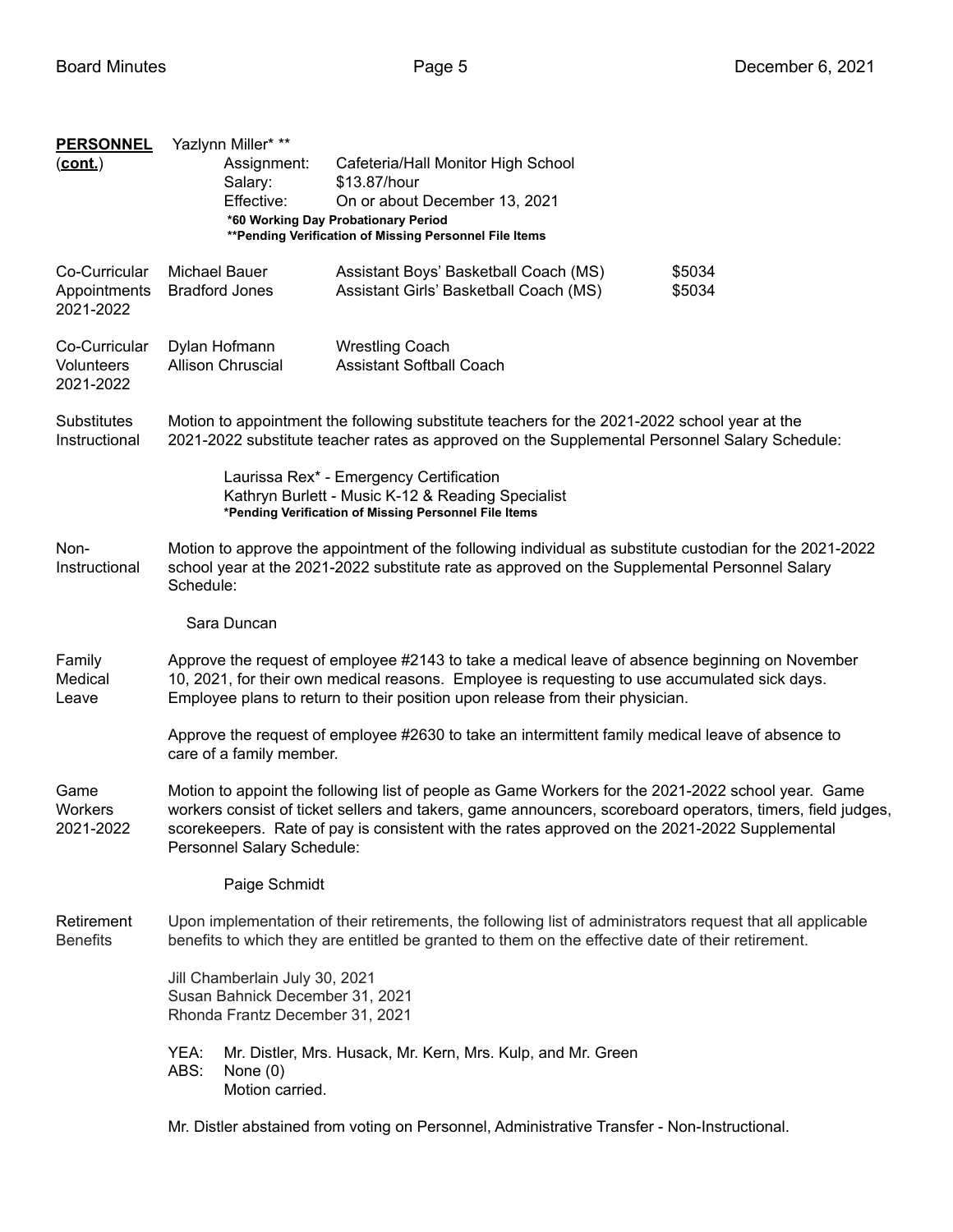**POLICY** Mrs. Kulp made a motion, which was seconded by Mr. Distler, that the Board of Education approves the following policy item:

Board Policy Approve school board policy #150 - Title I Comparability of Services - Programs, as presented after the Second second reading. Reading

Approve school board policy #626 - Federal Fiscal Compliance - Finances, as presented after the second reading.

YEA: Mr. Distler, Mrs. Husack, Mr. Kern, Mrs. Kulp, and Mr. Green ABS: None (0) Motion carried.

**CURRIC-** Mr. Kern made a motion, which was seconded by Mrs. Husack, that the Board of Education approves **ULUM AND** the following curriculum and instruction item: **INSTRUCTION**

### Induction Approve the following teachers as a helping teacher in the Northern Lehigh School District Induction Program Program for the 2021-2022 school year, prorated for the number of days each serves in that capacity:

|                                                        | <b>Helping Teacher</b><br>Michael Lehtonen<br>Greg King*                                                                                                |                                            | Inductee                                                     | Stipend          |  |  |
|--------------------------------------------------------|---------------------------------------------------------------------------------------------------------------------------------------------------------|--------------------------------------------|--------------------------------------------------------------|------------------|--|--|
|                                                        |                                                                                                                                                         |                                            | Paige Schmidt                                                | \$800 (prorated) |  |  |
|                                                        |                                                                                                                                                         |                                            | Paige Schmidt                                                | \$800 (prorated) |  |  |
|                                                        |                                                                                                                                                         | *Revised motion approved June 14, 2021.    |                                                              |                  |  |  |
|                                                        | YEA:<br>ABS:                                                                                                                                            | None $(0)$<br>Motion carried.              | Mr. Distler, Mrs. Husack, Mr. Kern, Mrs. Kulp, and Mr. Green |                  |  |  |
| <b>NEW</b><br><b>BUSINESS</b>                          | Mrs. Kulp made a motion, which was seconded by Mr. Distler, that the Board of Education approves<br>the following new business item:                    |                                            |                                                              |                  |  |  |
| Early<br>Retirement<br>Incentive Plan<br>for 2021-2022 | Approve to develop an Early Retirement Incentive Plan, for all eligible professional employees,<br>on a voluntary basis, for the 2021-2022 school year. |                                            |                                                              |                  |  |  |
|                                                        | YEA:<br>NAY:<br>ABS:                                                                                                                                    | None $(0)$<br>None $(0)$<br>Motion denied. | Mr. Distler, Mrs. Husack, Mr. Kern, Mrs. Kulp, and Mr. Green |                  |  |  |
| <b>FINANCIAL</b>                                       | Mr. Kern made a motion, which was seconded by Mrs. Husack, that the Board of Education approves<br>the following financial items:                       |                                            |                                                              |                  |  |  |
| Financial<br>Reports                                   | Approve the Following Financial Reports:<br>1. General Fund Account months of October & November 2021                                                   |                                            |                                                              |                  |  |  |
| List of Bills                                          | Approve the Following List of Bills:<br>1. General Fund months of November & December, 2021<br>2. Cafeteria Fund month of November & December, 2021     |                                            |                                                              |                  |  |  |
| Abatement/<br>Exoneration                              | Approve abatement/exoneration requests of per capita taxes, for the residents that fall within the<br>guidelines, as presented.                         |                                            |                                                              |                  |  |  |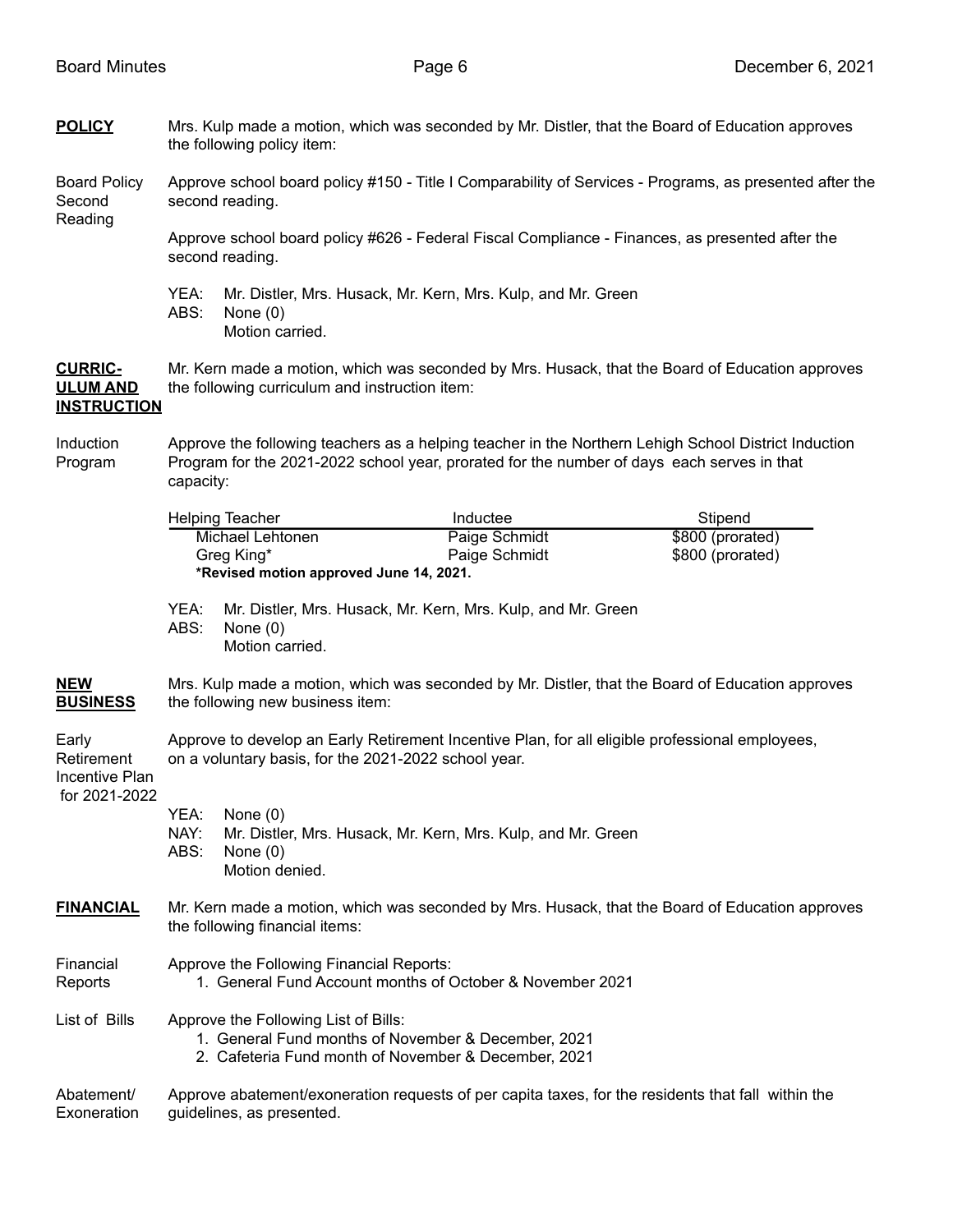| <u>FINANCIAL</u><br><u>(cont.)</u>          |                                                                                                                                                                                                                                                                                                                                                                                                                                                                                                          |                                                                                                                                                                                                                                                               |  |  |  |  |
|---------------------------------------------|----------------------------------------------------------------------------------------------------------------------------------------------------------------------------------------------------------------------------------------------------------------------------------------------------------------------------------------------------------------------------------------------------------------------------------------------------------------------------------------------------------|---------------------------------------------------------------------------------------------------------------------------------------------------------------------------------------------------------------------------------------------------------------|--|--|--|--|
| PSBA<br>Accident<br>Insurance               | Approve to pay for PSBA twenty-four hour accident insurance for administrators at a cost of \$26.50 per<br>administrator per year for 2022, to be paid from the Superintendent's budget.                                                                                                                                                                                                                                                                                                                 |                                                                                                                                                                                                                                                               |  |  |  |  |
| 2021-2022<br>Salary<br>Schedule             | Approve the 2021-2022 Northern Lehigh School District Salary Schedule as presented.                                                                                                                                                                                                                                                                                                                                                                                                                      |                                                                                                                                                                                                                                                               |  |  |  |  |
| McClure<br>Agreement                        | As per the recommendation of administration and the Building & Grounds and Finance Committees,<br>approve a Guaranteed Energy Savings Agreement Proposal with McClure Company for a cost of<br>\$655,490 as listed in the Guaranteed Energy Savings Agreement Request for Proposal (RFP) Response<br>dated October 29, 2021, contingent upon solicitor review, to be funded through ESSER II funds.                                                                                                      |                                                                                                                                                                                                                                                               |  |  |  |  |
| Floor<br>Scrubber                           | As per the recommendation of administration, approve the purchase of a Nacecare Floor Scrubber for<br>the high school at a cost of \$3,810.00, funding through the Buildings and Grounds Budget.                                                                                                                                                                                                                                                                                                         |                                                                                                                                                                                                                                                               |  |  |  |  |
|                                             | YEA:<br>ABS:                                                                                                                                                                                                                                                                                                                                                                                                                                                                                             | Mr. Distler, Mrs. Husack, Mr. Kern, Mrs. Kulp, and Mr. Green<br>None $(0)$<br>Motion carried.                                                                                                                                                                 |  |  |  |  |
| <b>LEGAL</b>                                | Mr. Distler made a motion, which was seconded by Mrs. Kulp, that the Board of Education approves<br>the following legal item:                                                                                                                                                                                                                                                                                                                                                                            |                                                                                                                                                                                                                                                               |  |  |  |  |
| Expulsion<br>Hearing<br>Waiver              | The Board agrees to expulsion hearing waiver for Student #2690040. Student and guardian have<br>agreed to waive their right to a formal expulsion hearing in front of the School Board and have also<br>agreed to disciplinary action outlined in the waiver.                                                                                                                                                                                                                                            |                                                                                                                                                                                                                                                               |  |  |  |  |
|                                             |                                                                                                                                                                                                                                                                                                                                                                                                                                                                                                          | The Board agrees to expulsion hearing waiver for Student #2290188. Student and guardian have<br>agreed to waive their right to a formal expulsion hearing in front of the School Board and have also<br>agreed to disciplinary action outlined in the waiver. |  |  |  |  |
|                                             | YEA:<br>ABS:                                                                                                                                                                                                                                                                                                                                                                                                                                                                                             | Mr. Distler, Mrs. Husack, Mr. Kern, Mrs. Kulp, and Mr. Green<br>None $(0)$<br>Motion carried.                                                                                                                                                                 |  |  |  |  |
| <b>INFOR-</b><br><b>MATION</b>              | 2021.                                                                                                                                                                                                                                                                                                                                                                                                                                                                                                    | Minutes of the Carbon Lehigh Intermediate Unit 21 Board of Directors meetings held on October 18,                                                                                                                                                             |  |  |  |  |
|                                             | Minutes of the Lehigh Carbon Community College Board of Trustees meeting held on October 7, 2021.                                                                                                                                                                                                                                                                                                                                                                                                        |                                                                                                                                                                                                                                                               |  |  |  |  |
|                                             | Minutes of the Lehigh Career & Technical Institute Joint Operating Committee meeting held on October<br>27, 2021 and November 22, 2021.                                                                                                                                                                                                                                                                                                                                                                  |                                                                                                                                                                                                                                                               |  |  |  |  |
| <u>RECOG-</u>                               | Mr. Green recognized the guests.                                                                                                                                                                                                                                                                                                                                                                                                                                                                         |                                                                                                                                                                                                                                                               |  |  |  |  |
| <u>NITION</u><br><u>OF</u><br><b>GUESTS</b> | Mr. Chad Christman - It's in regards to how you guys want to change the committee layout. Since<br>you guys want to do the committees on all the same day, would it be opposed, I apologize Mr. Hass,<br>to go back to doing live streaming of the committee meetings since these main meetings are<br>streamed on YouTube. Maybe it would be beneficial for those who can't make the extended<br>Wednesday night. They could watch them online. Would that be too much to ask for to try to do<br>that? |                                                                                                                                                                                                                                                               |  |  |  |  |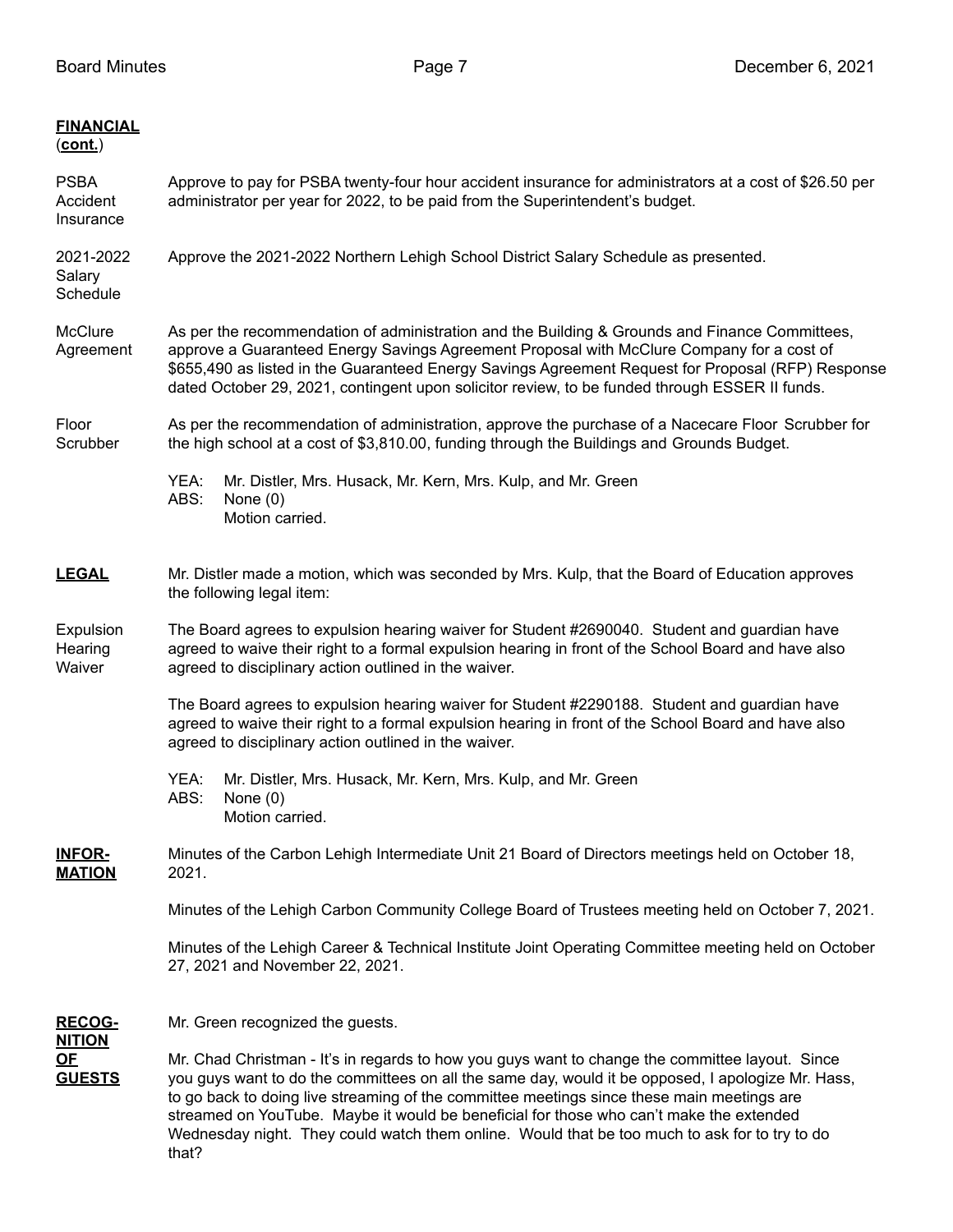**RECOG-** Mr. Link commented technically, we can do that. I'll look to our outstanding I.T. department. Is that **NITION** something that can be done from the board room as well? I know we have all the equipment set **OF** down here. Mr. Hill commented that yes, it's something we could do from the board room. We may **GUESTS** have to move some equipment back and forth. Mr. Green commented that we'll certainly look into have to move some equipment back and forth. Mr. Green commented that we'll certainly look into (**cont.**) that and we'll try and get that done if we can. If not next month, maybe the month after, but we should be able to get that.

> Mr. Christman commented that some people can't make the committee meetings all the time and it would be beneficial if resources were available to them.

> Mr. Linked stated Angela Williams as the next guest. Mrs. Williams spoke briefly from the audience.

Mr. Eric King - Over the last three weeks, our family's been dealing with Covid protocols and everything else going on and I'm sure you guys are well aware 30 something kids were by some testing positive. I'm curious why our district seems to be handling this policy so much different than larger districts. I have a co-worker that has a son that's the same age as mine, tested positive, not one other child was affected at the Bethlehem Area School District. They're not sent home other than being told monitor if you see any symptoms, report it to the school and so forth. I've heard other policies from Nazareth. I've heard other policies from Parkland, Southern Lehigh. It seems we're the only district that is burdening ourselves with sending so many kids out of the school. Now, luckily it was over the Thanksgiving break so they didn't miss a ton of educational time but it seems that we're taking on all this responsibility ourselves because we're a smaller district. Whereas, other districts are leaving it to the CDC to do all of their contact tracing and the school district is basically saying, hey one student was affected, monitor the people in the classroom, but we don't need to send home everybody and spend hours and hours contact tracing to see who they sat with, who they were friends with, where they were. And, I just feel that the parents are being affected unequally in our district and the students are being treated unequally in our district and losing educational time because of this. Where other districts neighboring us are not spending the time doing that contact tracing and not losing out on the education time when they are affected. So, it's a concern of mine and one of the things that we brought up is we detailed our Health and Safety Plan too specific, where other districts made it broad and said we'll do the bare minimum of what needed to be done to recreate or meet our state requirements. The other thing I brought up is when my son was affected by this, other students were asked that if you're vaccinated you do not have to stay home. You're allowed to return back to class and those students were also required to show proof of vaccination. It was my understanding no state mandate has been issued to require proof of vaccination. So, I want to know why the school is requiring a proof of vaccination to stay in school. What is stopping the student from just sitting there saying I'm vaccinated and walking right back to the classroom? I think it's something that needs to be addressed and we need to look at that because it's not fair that we're even requiring that or asking that then that student gets to get sent back. So, something to consider going forward. I wish we could address that moving forward. Mr. Green commented that I think you have two separate questions there if I'm not mistaken. Mr. King commented two separate issues but it's related kind of the same policy and I think we're getting too detailed into how we're doing our contact tracing and it's unjustly affecting the kids laying out an education in school as much as possible. They lost out on way too much last year in the year before. So, something I think we need to look into what other districts are doing differently that might work better for us here and also take the burden off the staff so they don't have to spend hours and hours doing all this contact tracing as well in the building.

Mr. Link commented I can't speak to what the other districts are doing but I'm happy to make some phone calls and ask them directly. I can do that and report back in January. We are following what has come to us by the CDC with the contact tracing. Quite honestly, the CDC recently has, my interpretation of it, has kind of washed their hands of it, meaning they want us to do the contact tracing and then give them an end-of-the-day Friday report or the number of positive students and number of close contacts. That actually changed right before Thanksgiving break.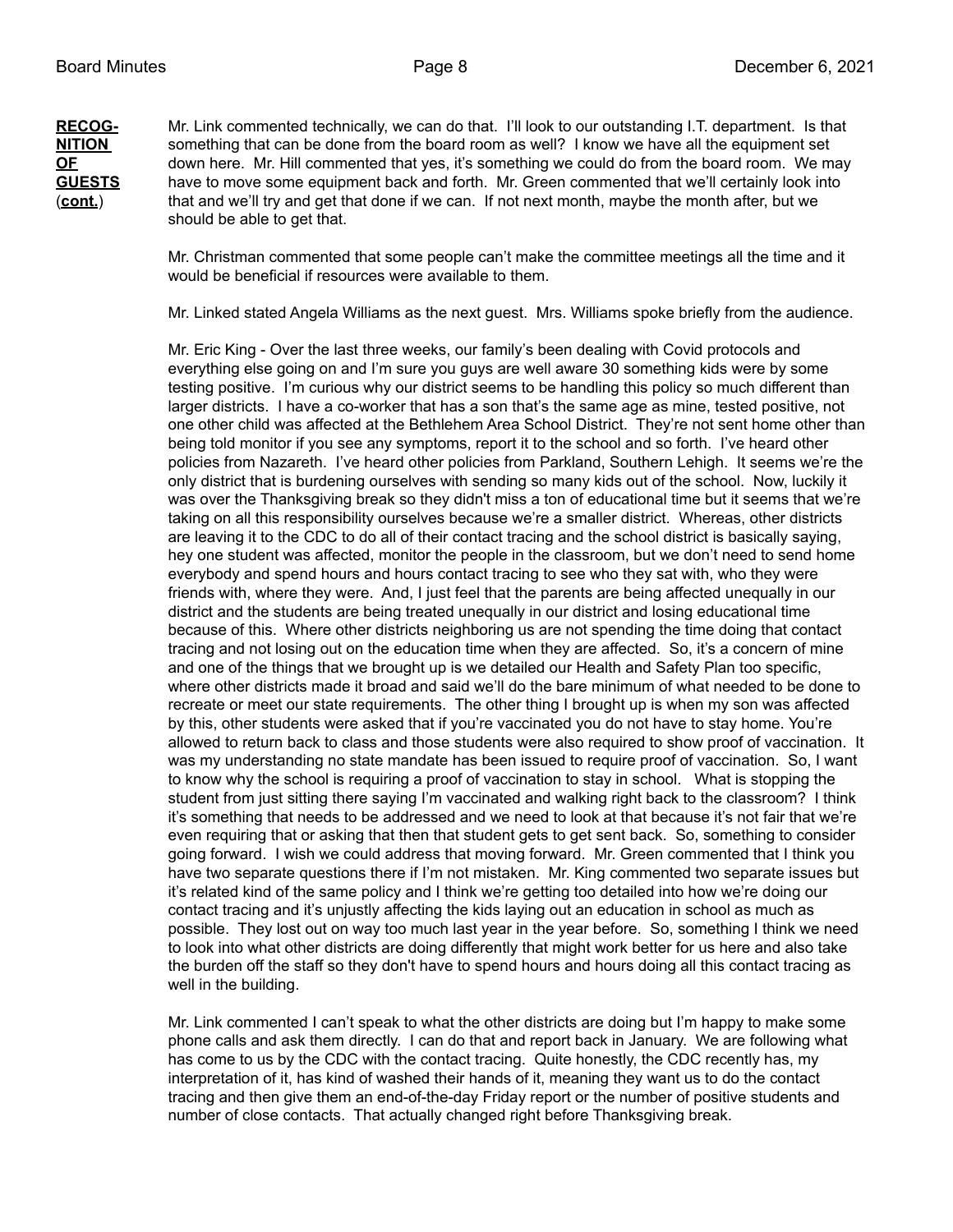**RECOG-** Mr. King commented that it seemed to me like we're in a smaller district so maybe it seemed like we **NITION** took on that responsibility because we sat there and said okay, we have "x" amount of students we **OF** can handle this type thing. And, other larger school districts, like Bethlehem School District and **GUESTS** Parkland and others that are much larger sat there and said, okay, you guys tell us what to do, we'll (**cont.**) do it. In that situation if one student is affected by it and says I'm positive, they report it to the school. The school says, okay little Johnny was tested positive, was he around well. Well, we don't know the parents could just sit there and say, I have no idea and that's the end of it and then nobody else has to get sent home just monitor closely and see what happens. Which, 30 something kids go sent home. In our case, and to the best of our knowledge, nobody was affected by it other than they lost out on a lot of educational time.

> Mr. Link commented I'm happy to look further into that. That is all that signed up for in-person. Public comment, we have two that were emailed. A person from the audience asked to speak wh wasn't on the list. Mr. Green asked her to come to the podium.

Mrs. Elissa Pesesko - I just thought I'd comment that I work at Parkland School District and I can tell you that I am regularly contacted by the nurse and asked about close contacts and students are being sent home if they were a close contact at Parkland High School. And also, my daughter was a close contact and she was not asked to show proof of vaccination. I'm very happy with any efforts you make to ensure that our kids stay healthy and safe with regards to whatever you need to do to keep a deadly virus from spreading; masking, distancing, contacting, sending them home. I support you 100%.

Mrs. Husack read the public comments in order of time stamp.

Mr. Kyle Ritz - Monday, December 6, 2021, 1:35 p.m. - I would like to know why these teachers are making it their responsibility to teach and wrongly educate our children about this vaccine. One teacher, I was told from my son, even said natural antibodies do not exist so that's why you should get your Covid shot. Can someone explain to me where in the curriculum this is located?

Mr. Link commented that without getting into any specificity on a child's example or that of an individual employee, because I do not know that background, I would say that items like vaccination, personal health, personal care is covered within the state standards beginning in grade 3 through up. Science, Technology and Engineering education standards as well as our Health, Safety, and Physical Education standards. So, they are within the standards. The specificity of what was described there, I can't speak for that.

Mr. Justin Jachowicz - Monday, December 6, 2021, 3:36 p.m. - Mr. Link and School Board, I originally had planned to speak in-person this evening based off Mr. Link and the correspondence I had earlier today. My goal is to avoid public confrontation as I will not be coerced by Mr. Link or the district into wearing a mask at a public meeting. I was given conflicting information and am choosing to once again, write a letter, instead of speaking in-person.I find it shameful and un-American that Mr. Link chooses to blindly follow voided and illegal mandates in a snap of a finger from an unelected and interim Secretary of Health but drags his feet on updating the Health and Safety Plan to reflect the rulings of the case from the Commonwealth Court, ruled 4-1. As a district, we need to question and evaluate our solicitors as we were advised to follow voided and illegal mandates for several months. Yes, there is an appeal but that is the precedent ruling and the reality is, many school districts across the state are choosing to go back to their mask optional policies and update their Health and Safety Plans. I am asking that Mr. Link send out a parent survey to determine what the community wants in terms of the Health and Safety Plan. As always, other local districts are putting plans in place to allow parents the option for masking and how they approach Covid-19. There is not a one size fit all solution and parents should have the final say when it comes to the health of their children. This is a major issue and will continue to be so as our elected school board chose to delegate all authority to Mr. Link. One of the board members spoke out last meeting that they are in "constant communication" about the Health and Safety Plan. When and how is that communication taking place? I have read through hundreds of emails from a Right-to-Know request and certainly am not seeing this. More importantly, what is